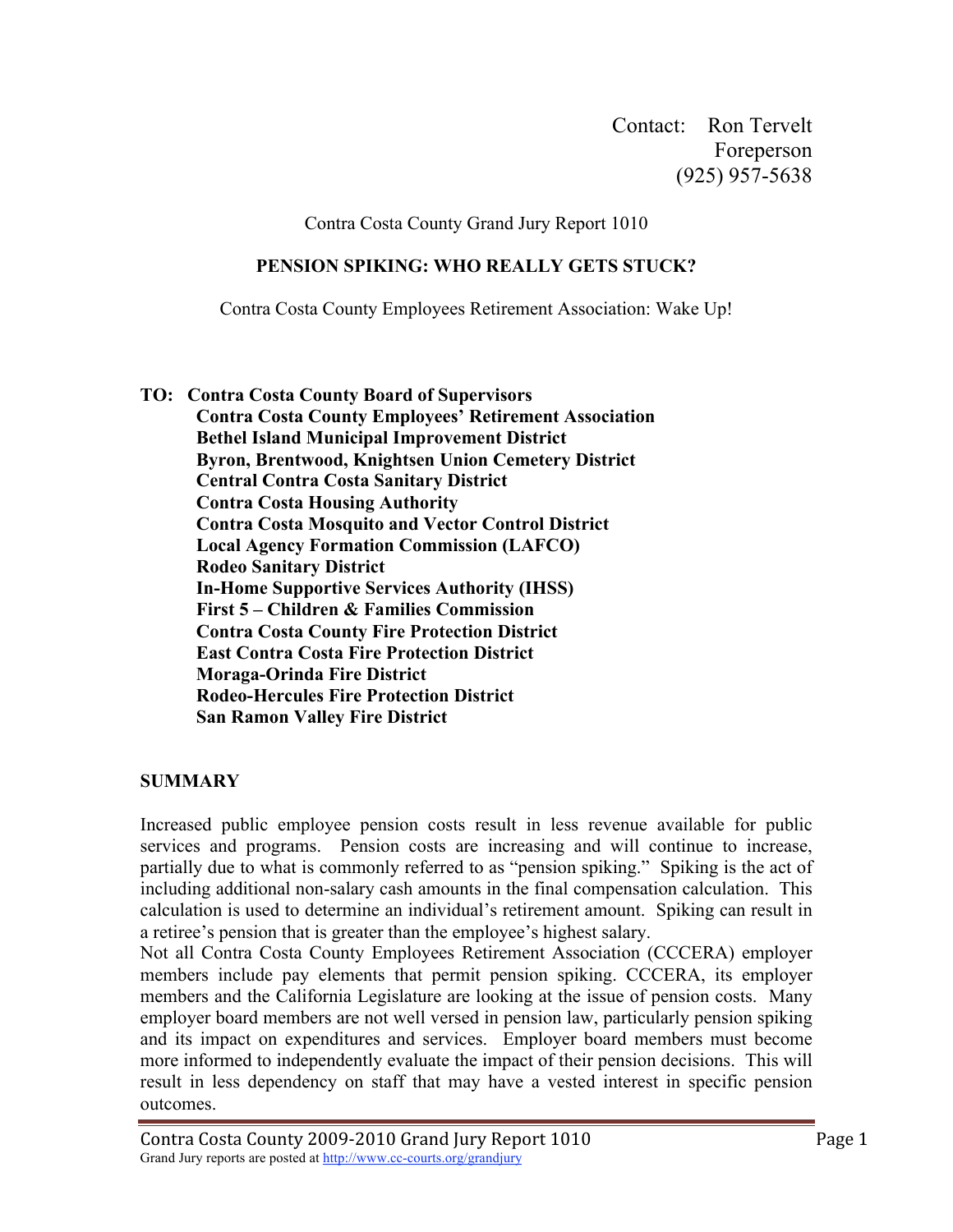Due to the complexity of pension policy and funding, CCCERA, its employer board members and all contract and benefits negotiators need to become more knowledgeable about pension spiking. They must also understand impacts on future budget and service delivery.

#### **BACKGROUND**

CCCERA administers the retirement plan for most County employees and fifteen other entities in the County in accordance with the County Employees Retirement Law of 1937. Periodically, the courts have issued opinions regarding provisions of the Law. The CCCERA Board consists of:

- Four members representing retirees and employees
- Four members appointed by the Board of Supervisors
- The County Treasurer/Tax Collector

The cost of the retirement plan is covered by employer and employee contributions and CCCERA investment income. If these resources are not sufficient to cover pension costs, it is ultimately the responsibility of the taxpayer to pay the shortfall.

In February 2010, two bills were introduced in the California Legislature to reform California public pensions and pension spiking. <sup>1</sup> As of April 2010, these bills have not been debated. If passed, these laws will take precedence over current CCCERA policy.

The County pension shortfall has been increasing over the last several years and is projected to increase in the future. From 1999 to 2009 pension shortfalls have increased from **\$67,000,000** to **\$202,000,000** and the shortfall is projected to be **\$293,000,000** by 2016. Past pension shortfalls have been funded through the general budget. In the past ten years, two previous Grand Jury reports made findings and recommendations regarding public employee retirement issues.

The final compensation used to determine an individual's retirement amount is not limited to the employee's annual salary. It may also include many other cash benefits (pay elements), such as:

- Sale back of vacation leave
- Uniform allowance
- Educational incentive pay
- Vehicle allowance
- Others (Appendix)

The compensation must have been earned by and payable to the employee during the final compensation period. Within the law, employer members have discretion over

 $\overline{a}$ *1 Assembly Bill 1987 and Senate Bill 1425*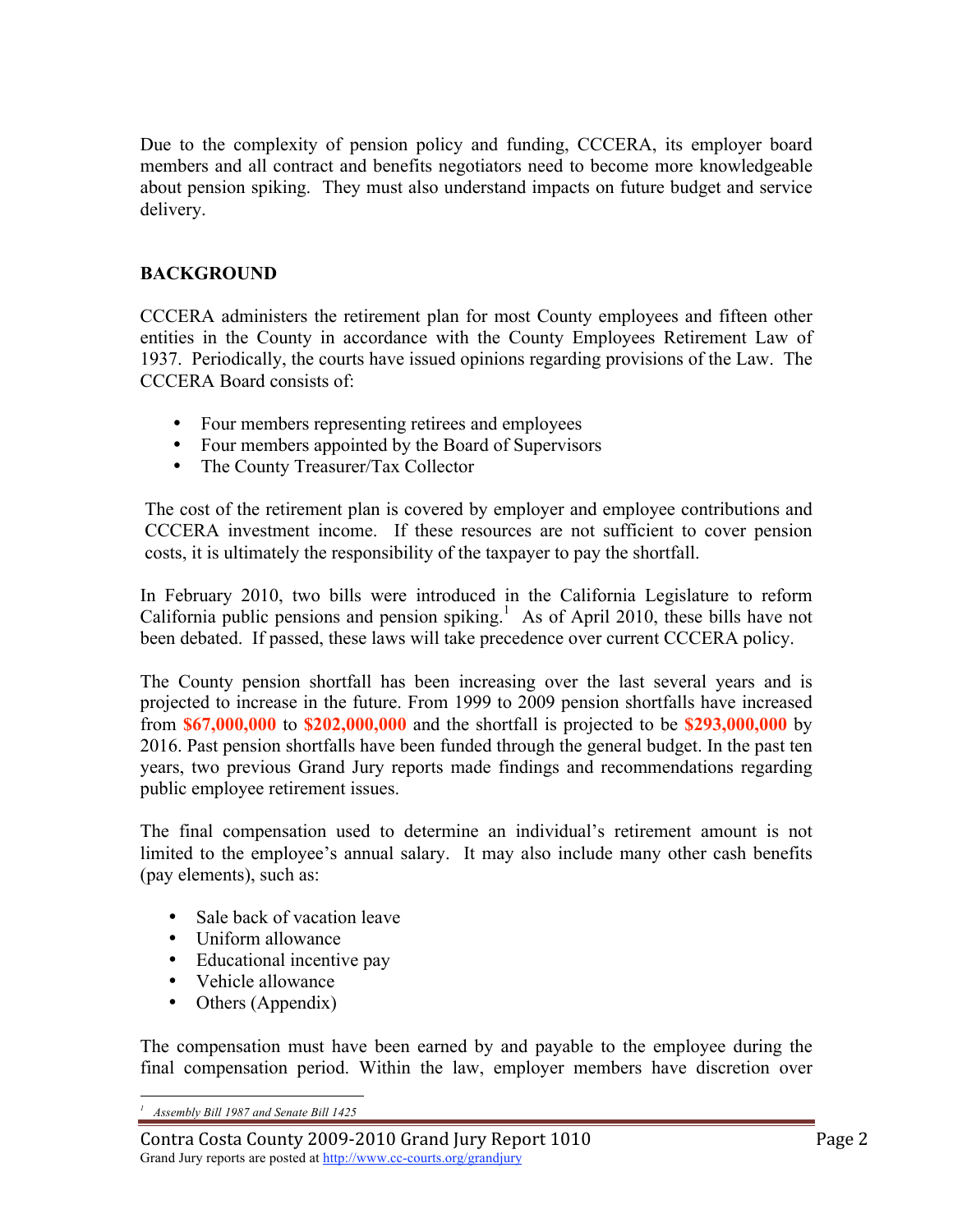certain pay elements which may be included as part of final compensation. For example, subject to contractual rights, some employer members cap the number of vacation hours that can be accrued or counted towards final compensation. An employer member providing a vehicle for official use to an employee rather than providing a cash allowance is another example.

Employer board members, as well as a CCCERA retiree, stated during interviews they did not fully comprehend the consequences of long-term pension liabilities with respect to the approval of an employee agreement. Spiking elements occur at the levels of rankand-file, supervisor, manager and executive. Collective bargaining negotiations which deal with retirement benefits among other benefits, are held between managers and represented employees. Managers, in turn, negotiate with their respective employer. The current process provides for the opportunity of managers "to get what the staff gets" in spiking benefits. This may provide a disincentive for managers to be objective in negotiations with staff. Managers generally have more facts and knowledge about compensation impacts than employer board members. The salaries and benefits resulting from these negotiations may have a 'trickle up" effect in the determination of the salary and benefits for managers.

Current law (Lexin v. Superior Court 2010 Lexis 115.) holds that there is neither a conflict-of-interest nor an ethical issue with managers negotiating on self-benefiting issues. Although employer members cannot adopt less stringent conflict-of-interest or ethics codes than required by law; they can adopt more stringent codes. Current circumstances would suggest that employer members adopt more stringent procedures in salary and benefit negotiations.

#### **METHODOLOGY**

In September of 2009, the Grand Jury began looking into the issue of pension spiking and its financial and service delivery impact. The Grand Jury interviewed current and former employer members. Members of the Grand Jury attended several public meetings of CCCERA and the San Ramon Valley Protection District at which pension policies and spiking were discussed. Opinions prepared by legal counsel for the San Ramon Valley Fire Protection District and for CCCERA, which were made available to the public, were reviewed. The Grand Jury also received and analyzed County Administrator's financial report which included pension shortfalls.

#### **FINDINGS:**

**1**: Increased pension costs directly reduce funds available for services. Higher pension obligations also become a debt to taxpayers of Contra Costa County.

**2**: Some CCCERA employer members are not fully knowledgeable about pension law and the financial impact of their decisions relating to the calculation of pension obligations on revenues and services.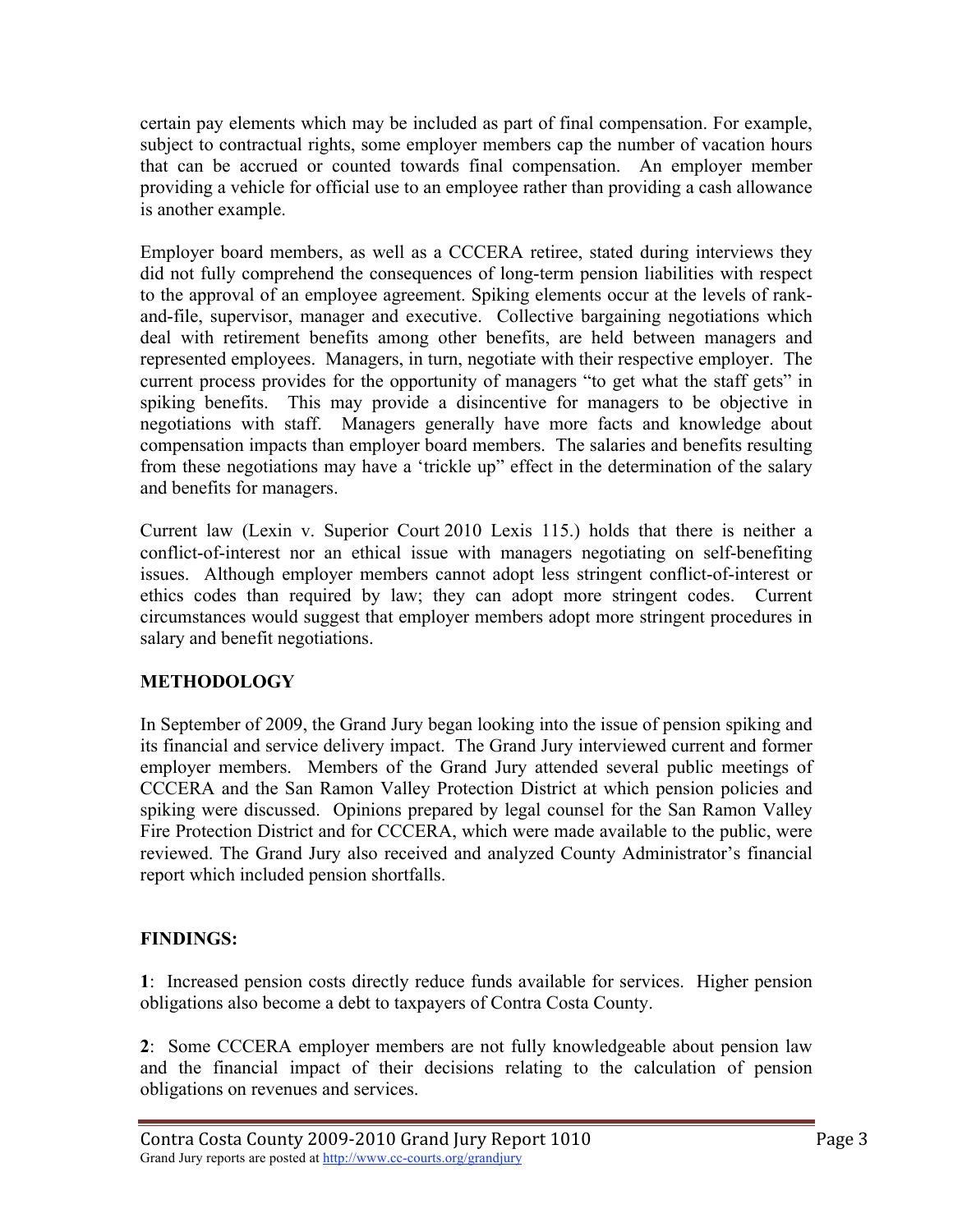**3**: Some employer board members rely heavily on input from staff. As members of the same pension system, the staff may benefit from actions recommended to their employer.

**4**: Many of the pay elements and policies related to calculating final compensation are at the discretion of the employer member.

**5**: Some employer member policies permitting pension spiking increase pension obligations, which in turn will annually increase the amount of pension funds needed.

#### **RECOMMENDATIONS:**

**1**: CCCERA, as the pension fund administrator, shall develop and make training available annually on pension fund law and management to employer members.

**2**: Employer members shall adopt procedures that require board members/directors to annually attend pension fund training provided directly or indirectly by CCCERA.

**3**: Within 120 days of this report CCCERA and its employer members shall review the list of current pay elements to determine which elements are required to be included by law, which are optional and which by law are to be excluded. If a pay element is not permitted by law, action shall be taken to comply with the law. Additionally, a review shall be done when employee labor contracts or agreements are negotiated.

**4**: Within 120 days CCCERA and employer members shall evaluate the current and future budget impact of pay elements. If employer and employee contributions plus projected investment income do not cover pension costs, employer members shall consider appropriate action to eliminate or modify those pay elements.

#### **CONCLUSION:**

The Grand Jury recognizes that CCCERA and employer members must consider the legal, administrative, budgetary and collective bargaining implications of proposed changes. However, unless action is taken to contain rising pension costs, increasingly more resources will go to cover pension costs and less for essential services. The first step is to assure that all decision makers are fully knowledgeable about pension laws and policies.

CCCERA and its employer members must make decisions that are best for the County. To do otherwise ultimately dumps the staggering overruns on the back of the taxpayer, rather than with the employer/employee members who receive the benefit.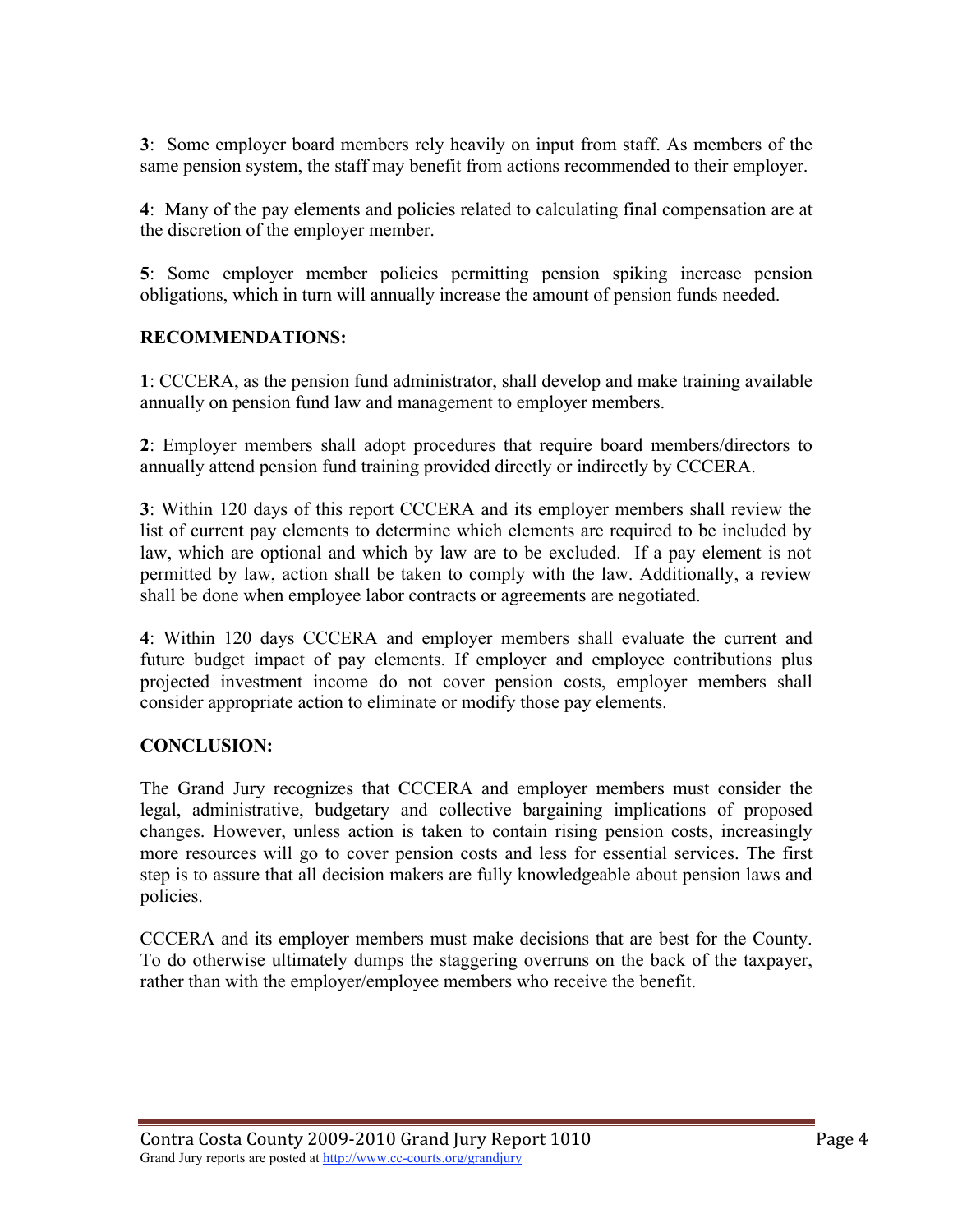#### **REQUIRED RESPONSES:**

# **Findings**

CCCERA Employer Members

1 through 5<br>1 through 5

### **Recommendations**

CCCERA 1 through 4<br>CCCERA Employer Members 2 through 4 CCCERA Employer Members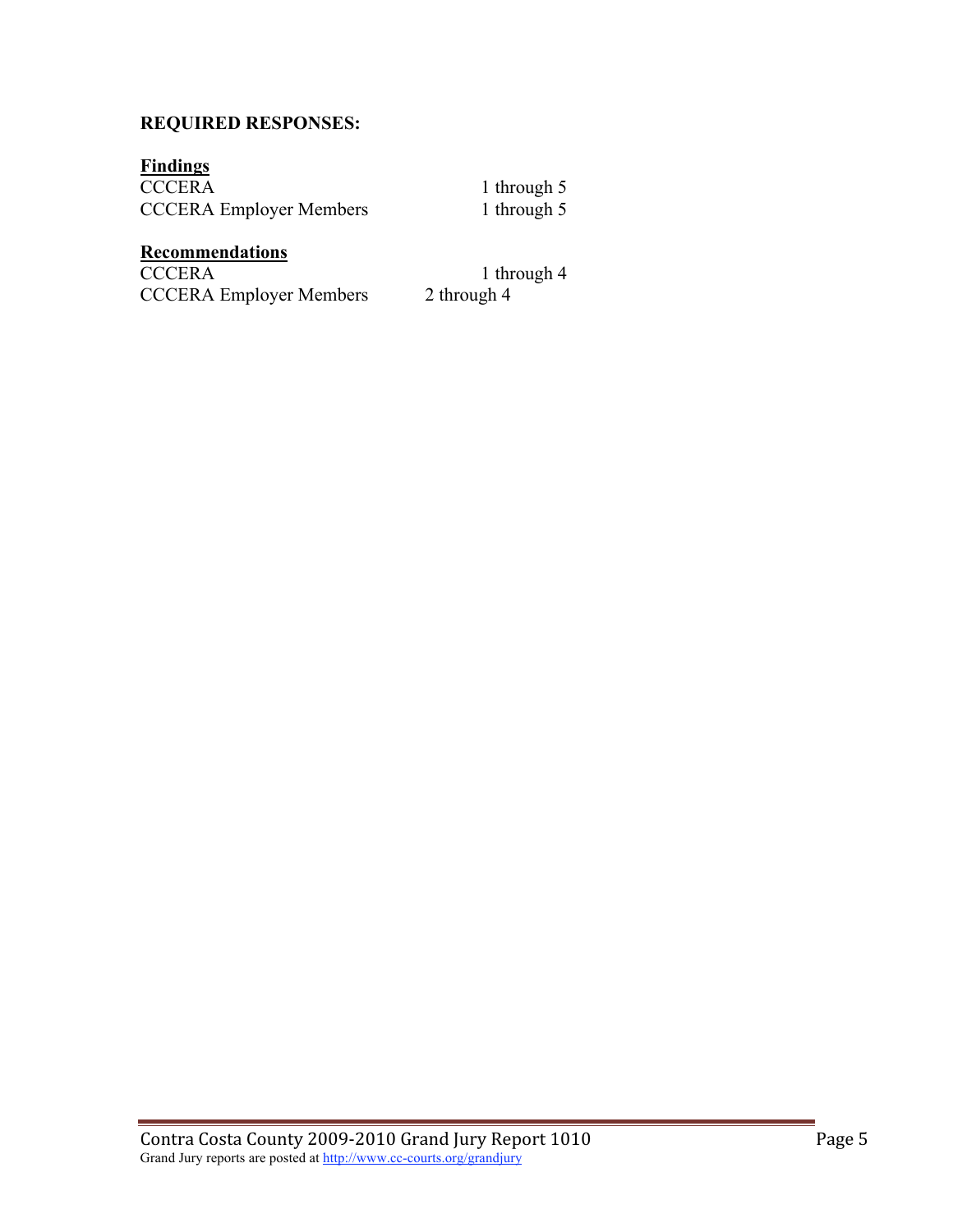## **Appendix**

| <b>Description</b>                  | County | Fire | Special<br><b>District</b> |
|-------------------------------------|--------|------|----------------------------|
| Allowance First 5 Cell Phone        |        |      | X.                         |
| <b>Truck Allowance</b>              | X      |      |                            |
| Uniform Allowance \$25              | X      |      |                            |
| Uniform Allowance East FD           |        | X    |                            |
| Uniform Allowance Rodeo Fire        |        |      | X                          |
| Uniform Allowance - Fire            |        | X    |                            |
| Uniform Allowance                   | X      |      |                            |
| Uniform Allowance Sheriff           | X      |      |                            |
| Uniform Allow Sher. Mgmt            | X      |      |                            |
| Uniform Allow - \$50                |        | X    |                            |
| <b>Adjustment Uniform Allowance</b> | X      | X    | X                          |
| POST Cert Allow 2.5                 | X      |      |                            |
| POST Cert Allow 5%                  | X      |      |                            |
| <b>Education Allow Annual 2.5%</b>  | X      |      |                            |
| Earnings Adjustment                 | X      | X    | X                          |
| Auto Allowance                      | X      |      |                            |
| Auto Allowance 2                    |        | X    |                            |
| <b>Auto Allow Department Heads</b>  | X      | X    | X                          |
| Auto Allow Elected Dept Head        | X      |      |                            |
| Bonus RN/CN Weekend Shift Pay       | X      |      |                            |
| Bonus Weekend Shift Pay             | X      |      |                            |
| Bonus Weekend Shift \$25            | X      |      |                            |
| <b>Bonus FNP Weekend Assignment</b> | X      |      |                            |
| Bonus Emerg Room Assignment         | X      |      |                            |
| <b>Bonus - EHSD Recruitment</b>     | X      |      |                            |
| <b>Bonus RN Special Assignment</b>  | X      |      |                            |
| Bonus ISW Cook Relief               | X      |      |                            |
| <b>Bonus Special Pay</b>            |        | X    | X                          |
| <b>Bonus Weekend Clinics</b>        | X      |      |                            |
| Bonus Sat/Sun Assignment Pay        | X      |      |                            |
| Bonus Hazard Matl Response TM       | X      |      |                            |
| <b>Bonus Lead Counselor Duties</b>  | X      |      |                            |
| Bonus Inst Serv Wkr Relief Pay      | X      |      |                            |
| Certificate Agriculture Commn       | X      |      |                            |
| Certificate Weights/Measurers       | X      |      |                            |
| Certificate Prof Dev Tr/TaxCol      | X      |      |                            |
| Certificate Ca Prof Engineer        | X      |      |                            |
| Certificate Hazardous Materials     | X      |      |                            |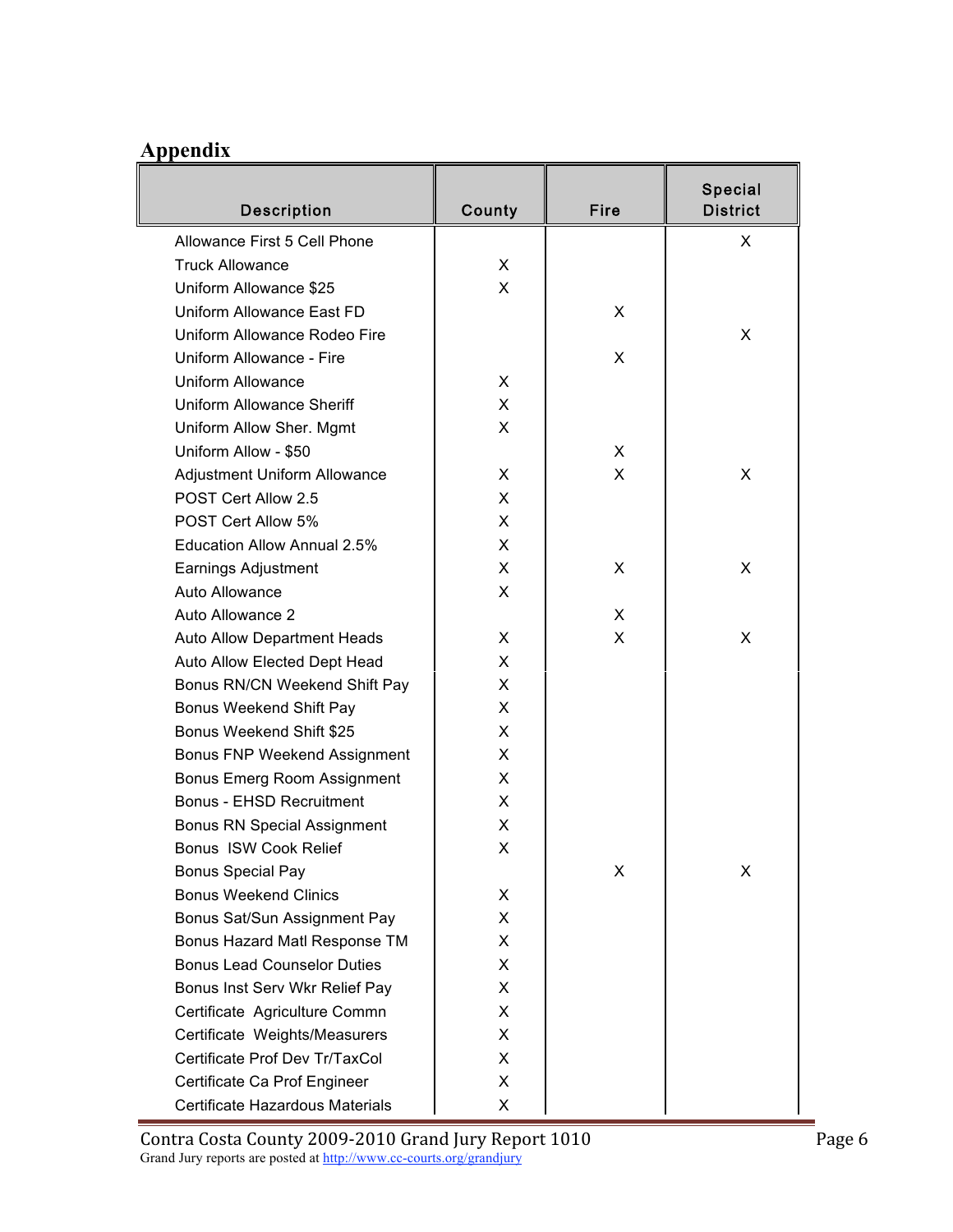| Certificate Prof Accounting           | X |   |   |
|---------------------------------------|---|---|---|
| Cert Elect/Regist Admin Diff          | X |   |   |
| <b>Differential Adjustment</b>        | X | X | X |
| Differential BOMI Certificate         | X |   |   |
| Differential RPA Sr Memb Cert         | X |   |   |
| Differential Assessor Educ Ach        | X |   |   |
| Differential Appr Standard Div        | X |   |   |
| <b>Differential Call Back</b>         | X |   |   |
| Differential Phys Call Back           | X |   |   |
| Differential Unit Leader 5%           | X |   |   |
| Differential Call Back @ 1.5          | X |   |   |
| Differential Weekend Rounds           | X |   |   |
| Differential Phone Call Back          | X |   |   |
| Differential M S W II Lead            | X |   |   |
| Differential Lieut On-Call            | X |   |   |
| Differential On Call DSA/DAI          | X |   |   |
| Differential Investigative Dut        | X |   |   |
| Differential DSA Training 5%          | X |   |   |
| Differential DSA NonSworn Trng        | X |   |   |
| Differential On Call Pay @ 1.0        | X |   |   |
| Differential On Call                  | X | X |   |
| Differential On Call Local 1          | X |   |   |
| <b>Differential Word Processing</b>   | X |   |   |
| Differential VDT                      | X |   |   |
| Differential In House OB GYN          | X |   |   |
| Differtial Recordble Docs Tech        | X |   |   |
| Differential Office of Emg Svc        | X |   |   |
| <b>Differential Charge Pay</b>        | X |   |   |
| <b>Differential Charge Nurse</b>      | х |   |   |
| Differential Special Proj 5%          | X |   |   |
| Differential Spec Proj 10%            | X |   |   |
| Differential Building Supv Pay        | X |   |   |
| Differential Spec Preced \$500/       | X |   |   |
| <b>Differential Special Procedure</b> | X |   |   |
| Differential Comp Ops Supv            | X |   |   |
| Differential DA Office Mnger          | X |   |   |
| Differential PS Project Manger        | X |   |   |
| Differential Search Wrt Occurs        | X |   |   |
| Differential Police Svcs 10%          | X |   |   |
| <b>Differential FACS</b>              | X |   |   |
| Differential Police Mgr 4.5%          | X |   |   |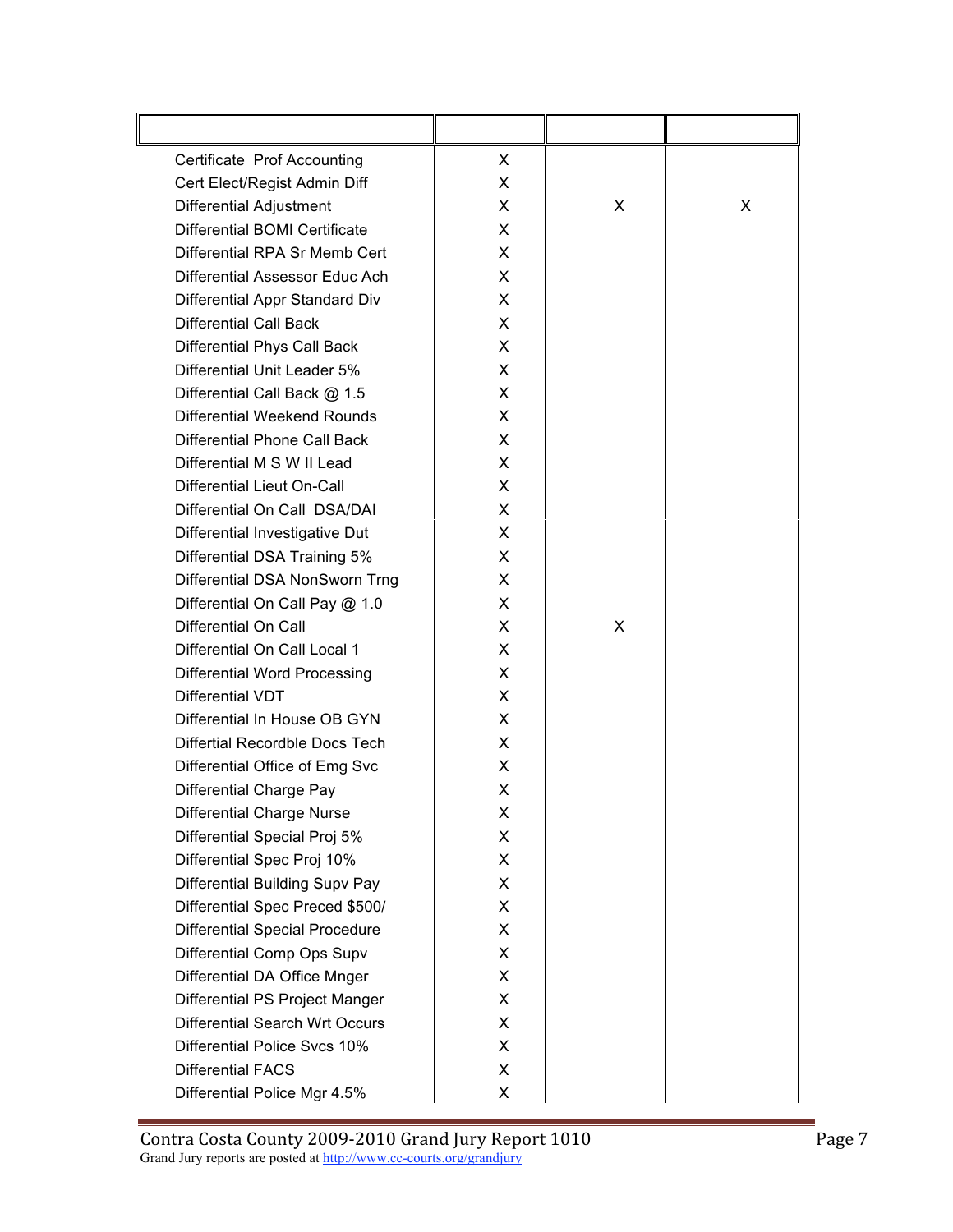| Differential Police Manager 3%        | X  |   |   |
|---------------------------------------|----|---|---|
| <b>Differential Hospital PSO</b>      | X  |   |   |
| Differential Police Manager 6%        | X. |   |   |
| Differential Police Manager 9%        | X  |   |   |
| Differential Police Mgr 15%           | X  |   |   |
| Differential Longevity Law Enf        | X  |   |   |
| Differential EHSD Spec Proj           | X  |   |   |
| Differential Stat/Code 10%            | X  |   |   |
| Differential Stat/Code Gry P          | X  |   |   |
| Differential Heavy Equip Op/In        | X  |   |   |
| Differential Bldg Management          | X  |   |   |
| Differential Mgmt Struct Eng          | X  |   |   |
| CNA Code Grey Team Assgn 10%          | X  |   |   |
| CNA Code Grey Team Assgn 5%           | X  |   |   |
| Differential Stat /Code Gr 10%        | X  |   |   |
| Differential Stat/Code Gry 5%         | X  |   |   |
| Differential Physican FallBack        | X  |   |   |
| Differential K9 Premium               | X  |   |   |
| Lump Sum Differential                 | X  | X | X |
| Differential Canine Team              | X  |   |   |
| Differential MH Unit Leader           | X  |   |   |
| <b>Differential Sterile Process</b>   | X  |   |   |
| Differential ORC Legal Desk           | X  |   |   |
| <b>Differential Training Assignmt</b> | X  |   |   |
| Differential Prob WorkTraining        | X  |   |   |
| Differential OBGYN On Call            | X  |   |   |
| Differential HM Prog Coord            | X  |   |   |
| Differential HM Program Leader        | X  |   |   |
| <b>Differential Tower Climbing</b>    | Χ  |   |   |
| <b>Differential GS Driver Clerk</b>   | X. |   |   |
| <b>Differential Hazard Mat</b>        | X. |   |   |
| Differential Supv Tele/Tele           | X. |   |   |
| Differential Code Gray Prem           | X. |   |   |
| Differential CNA Det Assignm          | X. |   |   |
| <b>Differential CNA Emergency</b>     | X. |   |   |
| Differential CNA Psych Assignm        | X. |   |   |
| Differential CNA Detent Fac'ty        | X. |   |   |
| <b>Differential Exec Adv Notice</b>   |    | X |   |
| Fire Mgmt Educ Incentive              |    | X |   |
| Fire Mgmt Educ Incentive              |    | X |   |
| Fire Mgmt Educ Incent Conting         |    | X |   |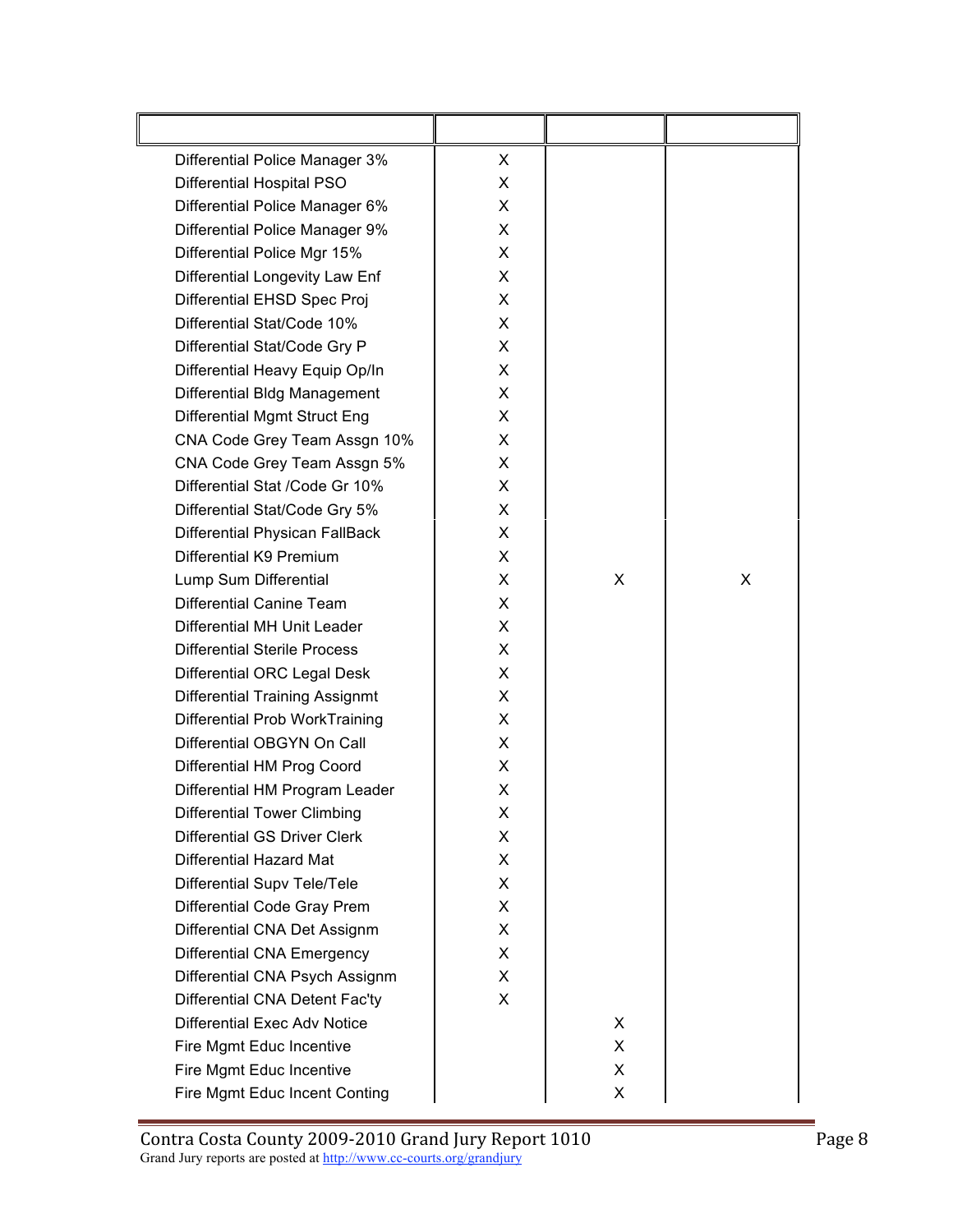| Fire Mgmt Longevity Pay               |   | X |   |
|---------------------------------------|---|---|---|
| Fire Mgmt Longevity 15 years          | X | X |   |
| Fire Scheduled FLSA Pay               |   | X |   |
| Fire Sched FLSA - Additional          | X | X | X |
| Fire Dispatchers Schd FLSA Pay        |   | X |   |
| Fire Differential ALSEC Param         |   | X |   |
| Fire Schedule FLSA Adjustment         | X | X |   |
| Fire EMT Diff Rodeo Fire Only         |   |   | X |
| Rodeo Fire Longevity                  |   |   | X |
| Paramedic Differential Rodeo          |   |   | X |
| Fire Recall/Standby ECCCFPD           |   | X |   |
| Fire Investigation StandBy 1.6        |   | X |   |
| Fire Recall & Standby @ 5%            | X | X |   |
| Fire Investigation Standby            |   | X |   |
| Fire Recall & Standby @ 2.5%          |   | X |   |
| Diff Equip Mechanics                  | X |   |   |
| Fire Traing/Prevnt Captains           |   | X |   |
| Fire Temp Training Diff 40hr          |   | X |   |
| Differential Off Duty Standby         |   | X |   |
| Holiday Comp Excess Hours Pay         | X |   |   |
| Holiday Pay Adjustment                | X | X | X |
| Holiday Pay for PS Table              | X |   |   |
| Holiday Pay 1                         | X |   |   |
| Holiday Pay @ 1.50                    | X | X |   |
| Holiday Pay @ 1.00                    | X |   |   |
| Holiday Comp Hrs Pay Off - Ret        | X |   |   |
| Hazard Duty Pay - 1                   | X |   |   |
| Hazard Duty Pay                       | X |   |   |
| Detention Division Diff NonSw         | X |   |   |
| Hazard Pay Adjustment                 | X |   |   |
| <b>CNA Detent Facility Assign</b>     | X |   |   |
| <b>CNA Emergency Dept Diff</b>        | X |   |   |
| Detent Facility Clerical Supv         | X |   |   |
| <b>Detent Facilities Differential</b> | X |   |   |
| Longevity Pay @ 2.5%                  | X |   |   |
| Longevity Pay @ 5%                    | X |   | X |
| Longevity/Mgmt Inc Exempt @ 5%        | X |   |   |
| Longevity Exempt @ 7.5 %              | X |   |   |
| Longevity CNA 7 years                 | X |   |   |
| Longevity CNA 10 years                | X |   |   |
| Longevity CNA 15 years                | X |   |   |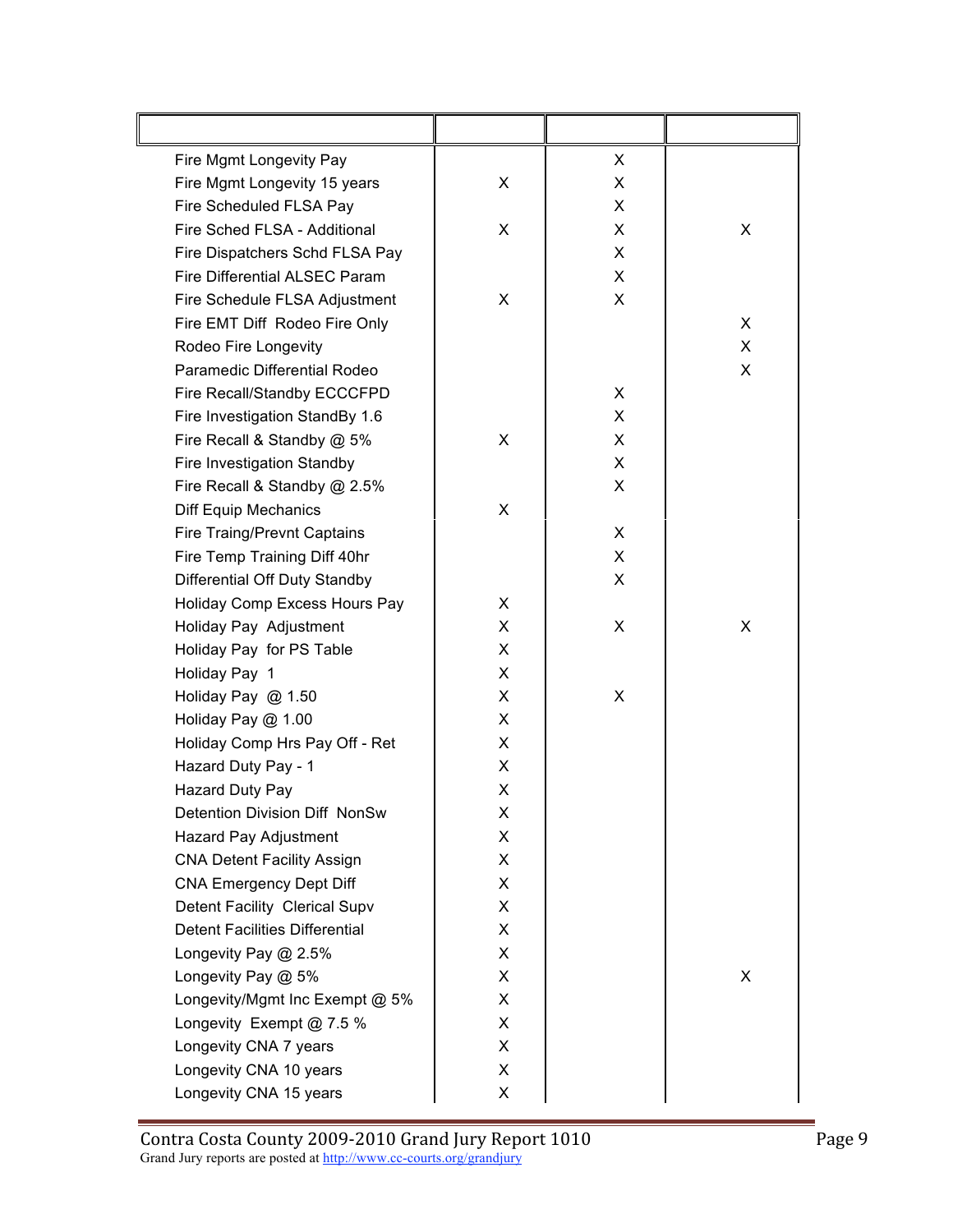| Longevity CNA 20 Years            | X |    |   |
|-----------------------------------|---|----|---|
| Longevity Nurs Mgmr 7 yrs         | X |    |   |
| Longevity Nurs Mgmr 10 yrs        | X |    |   |
| Longevity Nurs Mgmr 15 yrs        | X |    |   |
| Longevity Nurs Mgmr 20 yrs        | X |    |   |
| Lump Sum Pay                      | X | X  | X |
| <b>CALWORKS Differential</b>      | X |    |   |
| In Lieu of Def Comp Bene-Elect    | X |    |   |
| <b>MH Supervisor Stipend</b>      | X |    |   |
| Performance Stipend               | X |    |   |
| Annual Registrar Stipnd           | X |    |   |
| <b>RDA Meeting Stipend</b>        | X |    |   |
| Assessmt Appeals Brd Stipend      | X |    |   |
| <b>LAFCO Meeting Stipend</b>      | X |    |   |
| <b>FCWCD Meetings Stipend</b>     | X |    |   |
| <b>Bi-Lingual Pay</b>             | X |    | X |
| <b>Retirement Board Stipend</b>   | X |    |   |
| <b>Bilingual Pay</b>              | X |    |   |
| Bi Lingual Pay \$80               |   |    | X |
| <b>Bi-Lingual Pay Safety</b>      | X |    |   |
| Overtime Normal Work Scheduled    | X |    |   |
| Personal Holiday Hrs Pay Off      | X | X  | X |
| Pers Holiday Pay Off - L 2.5%     | X | X  |   |
| Pers Hol Pay Off L 5%             | X | X  |   |
| <b>Additional Pay - Elections</b> | X | X  |   |
| Lump Sum Pay                      | X | X  | X |
| <b>DSA School Security Detail</b> | X |    |   |
| <b>Additional Pay County Fair</b> | X |    |   |
| <b>Retirement CompRate</b>        | X | X. | X |
| Sabbatical Hours Pay Off          | X |    |   |
| Shift Pay @ 5%                    | X |    |   |
| Shift Pay @ 7.5%                  | X |    |   |
| Shift Pay @ 10%                   | X |    |   |
| Shift Pay @ 12%                   | X |    |   |
| Shift Pay @ 15%                   | X |    |   |
| Adjustment Shift Pay              | X |    |   |
| Shift Loc 1 Double Premium        | X |    |   |
| Shift CNA Double Premium          | X |    |   |
| Shift Clerical Grave Yard Pay     | X |    |   |
| Shift Pay - Night                 | X |    |   |
| Differential Even Watch Shift     | X |    |   |